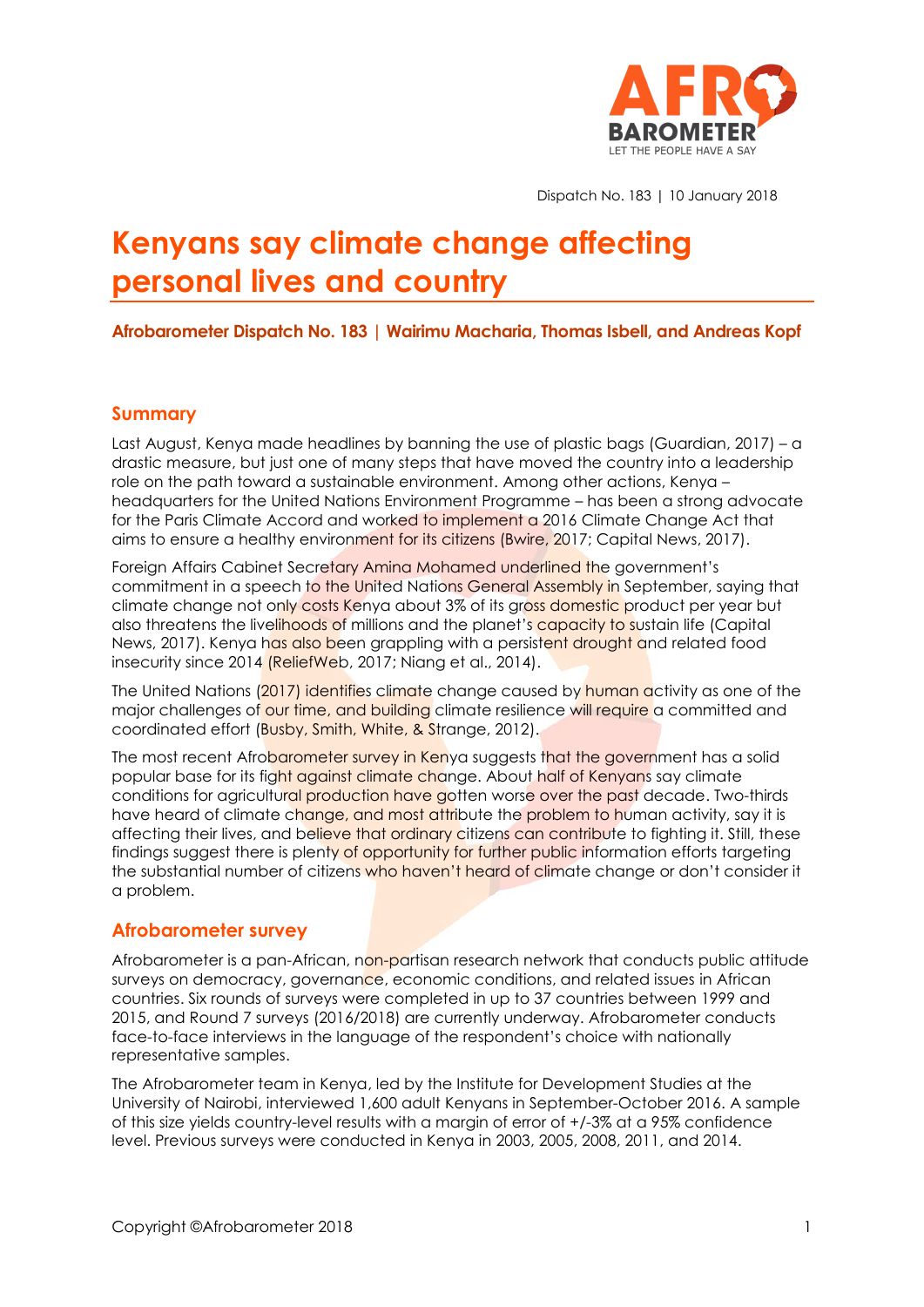

## **Key findings**

- About half (51%) of Kenyans say climate conditions for agricultural production have gotten worse over the past decade. This view is most common in the drought- and flood-prone North Eastern area (79%).
- Nearly two-thirds of Kenyans (65%) have heard about climate change, though this awareness is considerably more limited among less-educated and poor citizens and residents of the North Eastern area.
- Among those who have heard about climate change:
	- Six in 10 (59%) identify climate change as referring to negative changes in the weather, and the same proportion attribute climate change to human activity.
	- o More than nine out of 10 say climate change is affecting their country and their own lives at least "a little bit." Half (50%) say it is affecting Kenya "a lot."
	- o A majority (59%) say ordinary citizens can do at least "a little bit" to fight climate change, including 33% who say they can do "a lot."

## **Perceived climate changes**

Before mentioning "climate change," Afrobarometer asked respondents whether they think climate conditions for agricultural production have gotten better, gotten worse, or stayed the same over the past 10 years. A slim majority (51%) of Kenyans say they have gotten "worse" or "much worse" (Figure 1). About one in five respondents (19%) say climate conditions have gotten better, while 22% say they've stayed about the same.



**Figure 1: Changes in climate conditions for agricultural production** | Kenya | 2016

*Respondents were asked: Over the last 10 years, would you say climate conditions for agricultural production in your area have gotten better, gotten worse, or stayed about the same, or haven't you heard enough to say?*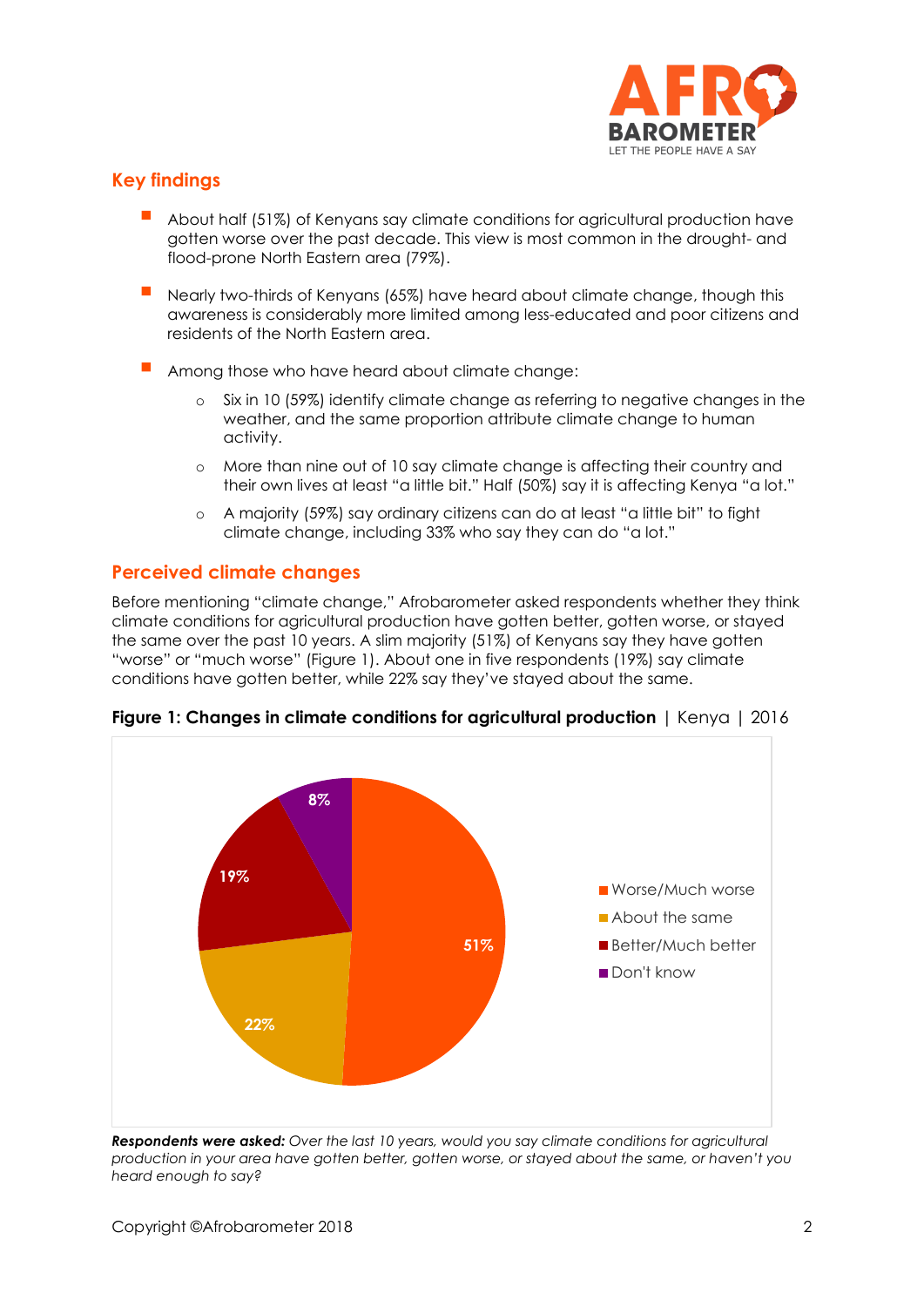

Responses differ sharply by geographic area<sup>1</sup> (Figure 2). In the North Eastern area, one of the hardest hit by drought and floods, eight of 10 respondents (79%) say that climate conditions for agriculture have gotten "worse" or "much worse." More than six of 10 respondents agree in the Coast (64%) and Nyanza (62%) areas. In contrast, only 35% in the Rift Valley area say the climate has deteriorated, while almost as many (28%) say it has improved.





*Respondents were asked: Over the last 10 years, would you say climate conditions for agricultural production in your area have gotten better, gotten worse, or stayed about the same, or haven't you heard enough to say?*

While rural and urban respondents do not differ in their assessments, men are more likely than women to view climatic conditions as having deteriorated, 56% vs. 47% (Figure 3). And perceptions of a worsening climate for agricultural production are more common among less-educated and poor Kenyans. Among respondents with no formal education, 55% report worse climatic conditions, compared to 47% of respondents with post-secondary education. Two-thirds (66%) the poorest respondents (i.e. those who experienced high lived poverty2) see climate conditions as worse, compared to only 39% of respondents with no lived poverty.

**<sup>1</sup>** For ease of reporting, this dispatch groups Kenya's counties into informal regions, as follows: Coast (Mombasa, Kwale, Kilifi, Tana River, Lamu, and Taita-Taveta counties), North Eastern (Garissa, Wajir, and Mandera counties), Central (Nyandarwa, Nyeri, Kirinyaga, Murang'a, and Kiambu counties), Eastern (Marsabit, Isiolo, Meru, Tharaka-Nithi, Embu, Kitui, Machakos, and Makueri counties), Western (Kakamega, Vihiga, Bungoma, and Busia counties), Rift Valley (Turkana, West Pokot, Samburu, Trans Nzoia, Uasin Gishu, Elgeyo-Marakwet, Nandi, Baringo, Laikipia, Nakuru, Narok, Kajiado, Kericho, and Bomet counties), Nyanza (Siaya, Kisumu, Homa Bay, Migori, and Nyamira counties), and Nairobi (Nairobi County).

<sup>&</sup>lt;sup>2</sup> Afrobarometer measures lived poverty by asking respondents how often, during the previous year, they or their families went without enough food, enough clean water, health care or medicine, enough cooking fuel, and a cash income.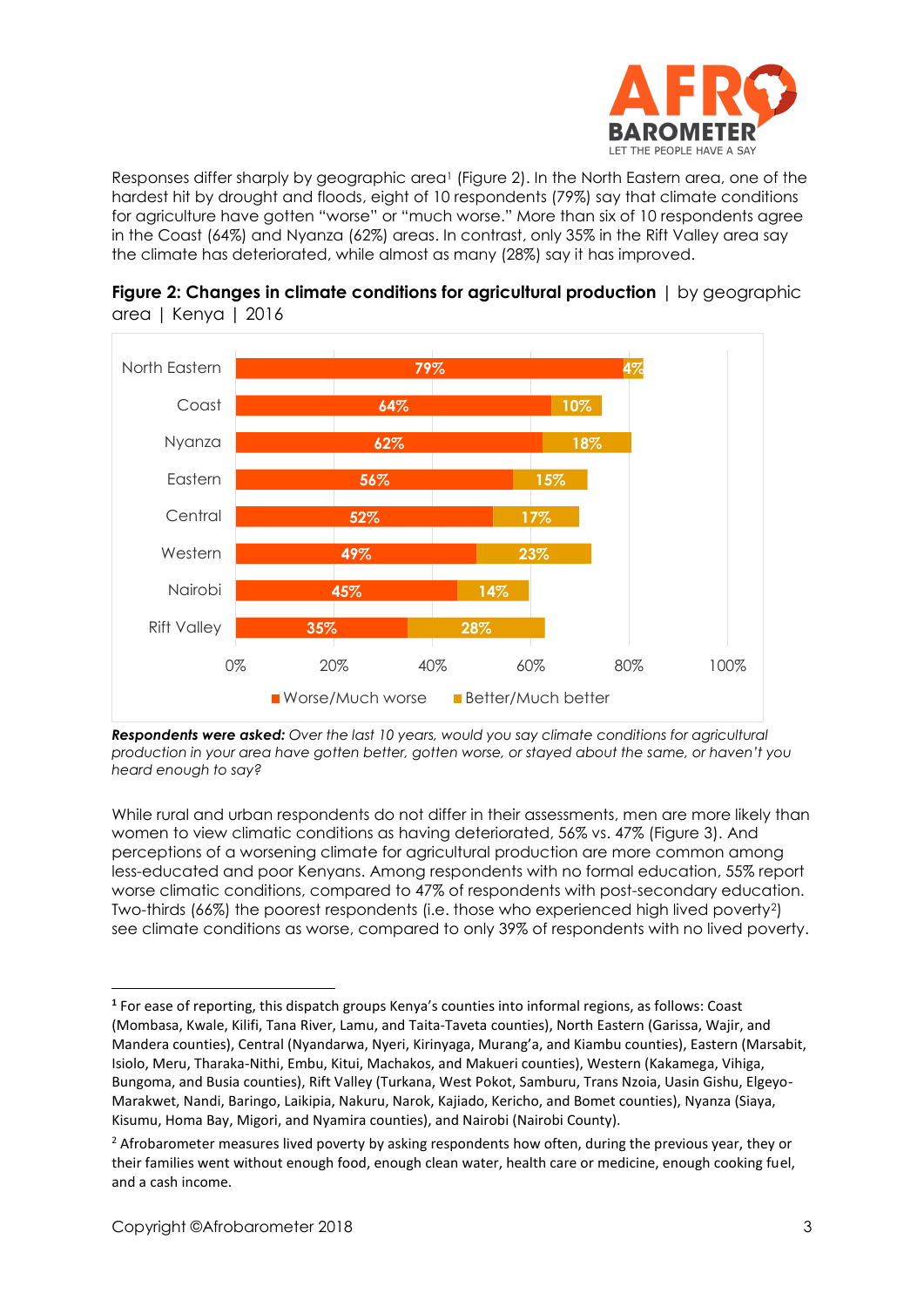

## **Figure 3: Changes in climate conditions for agricultural production**

| by socio-demographic group | Kenya | 2016



*Respondents were asked: Over the last 10 years, would you say climate conditions for agricultural* 

*production in your area have gotten better, gotten worse, or stayed about the same, or haven't you heard enough to say?*

## **Knowledge about climate change**

Besides personal experiences of changes in the climate, almost two-thirds (65%) of Kenyans say they have heard about the concept of "climate change" (Figure 4). Fully one-third of citizens say they have not heard of climate change (33%) or don't know (3%).



## **Figure 4: Awareness of climate change** | Kenya | 2016

*Respondents were asked: Have you heard about climate change, or haven't you had the chance to hear about this yet?*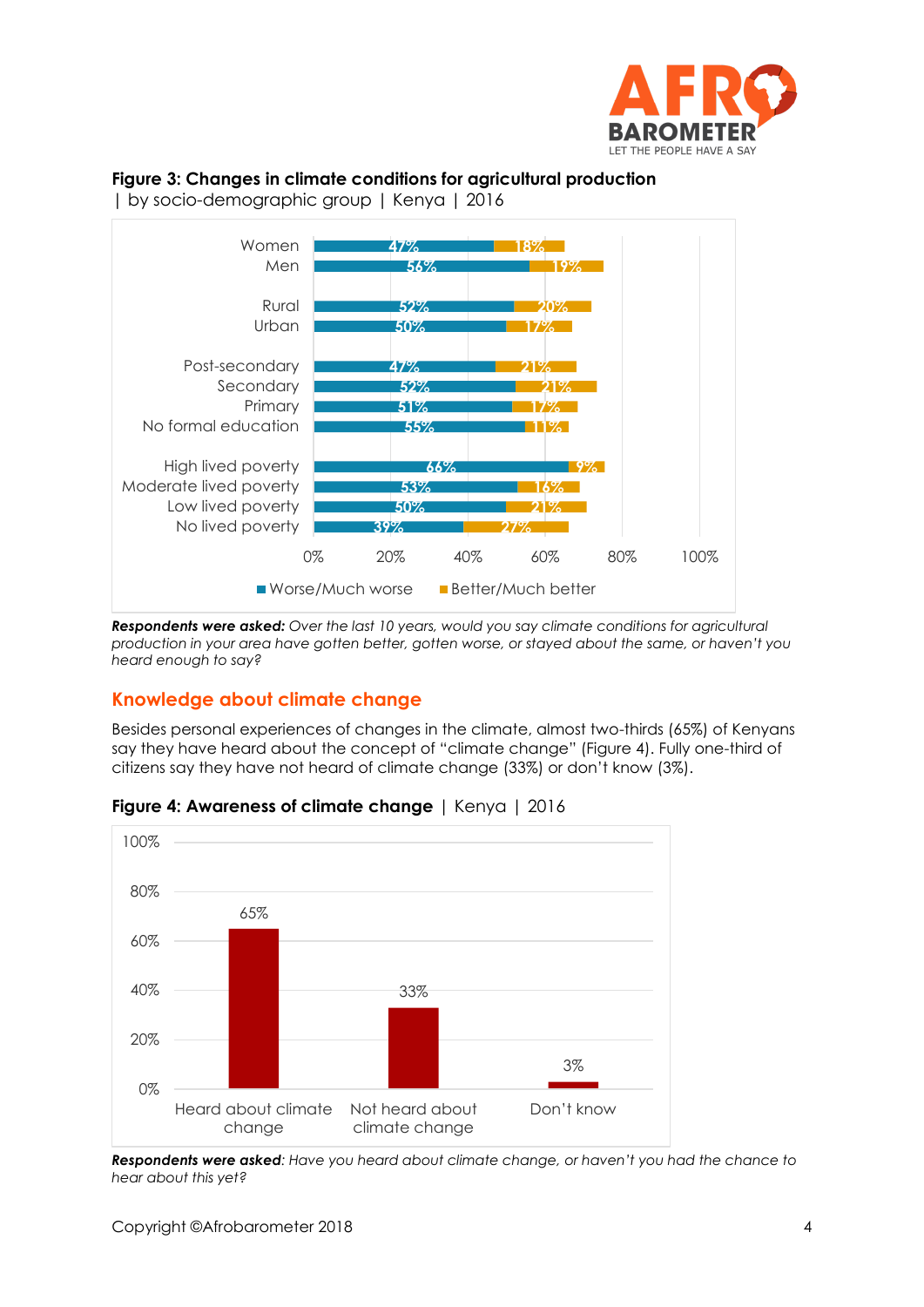

As might be expected, respondents' education level makes a major difference in their familiarity with climate change: Those with post-secondary qualifications (83%) are twice as likely to have heard about the concept than those with no formal education (41%) (Figure 5). Similarly, wealthier Kenyans are more aware of climate change than their poorer counterparts. Men (68%) and city dwellers (70%) are somewhat more familiar with climate change than women (62%) and rural residents (62%).

About three-fourths of those dwelling in the Nairobi (73%), Central (73%), and Western (72%) areas have heard of climate change, compared to just 45% of North Eastern area residents.





*Respondents were asked: Have you heard about climate change, or haven't you had the chance to hear about this yet?*

Afrobarometer asked respondents who had heard of climate change what the concept means to them. A majority (59%) say it refers to negative changes in the weather. About one in five say it refers to positive changes in the weather (20%) or other changes in weather patterns (17%), while 4% say they don't know (Figure 6).

Again, more-educated respondents are more likely to identify climate change as consisting of negative effects on the weather, ranging from 64% of those with post-secondary qualifications to 55% of those with no formal education (Figure 7).

Among North Eastern area residents who had heard of climate change, more than threefourths (79%) described it as negative changes in the weather, compared to only about half in the Rift Valley (47%) and Western (52%) areas.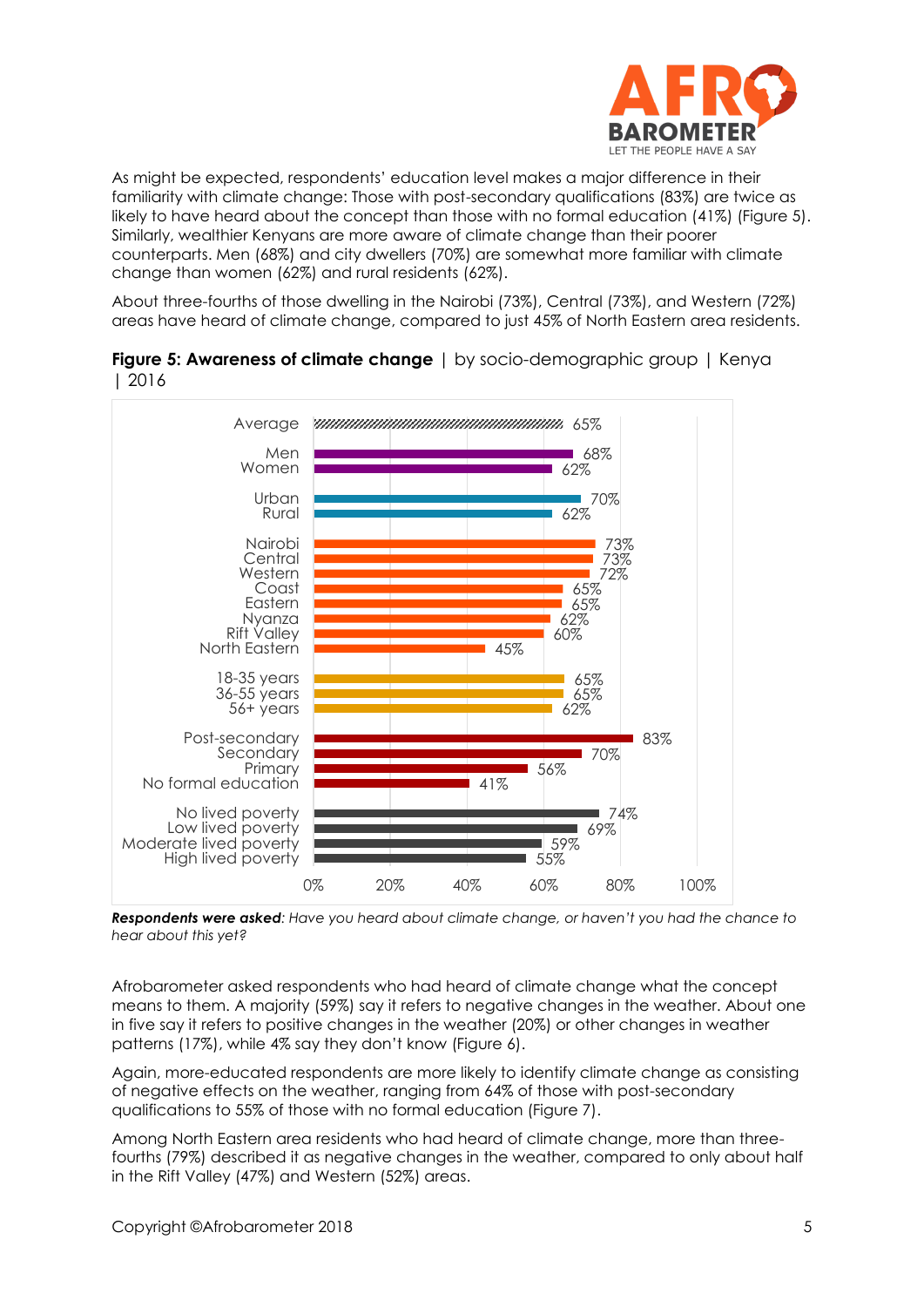



#### **Figure 6: Meaning of climate change** | Kenya | 2016

*Respondents who said they had heard of climate change were asked: People have different ideas about what climate change means, what causes it, and what the impacts will be. I would like now to hear from you what you think about these issues. Which of the following things most closely captures what the phrase "climate change" means to you, or haven't you heard enough to say? (Note: Respondents who said they have not heard of climate change are excluded.)*

## **Figure 7: Climate change means negative changes in weather**



| by socio-demographic group| Kenya | 2016

*Respondents who said they had heard of climate change were asked: Which of the following things most closely captures what the phrase "climate change" means to you, or haven't you heard enough to say? (% who say "negative changes in the weather")*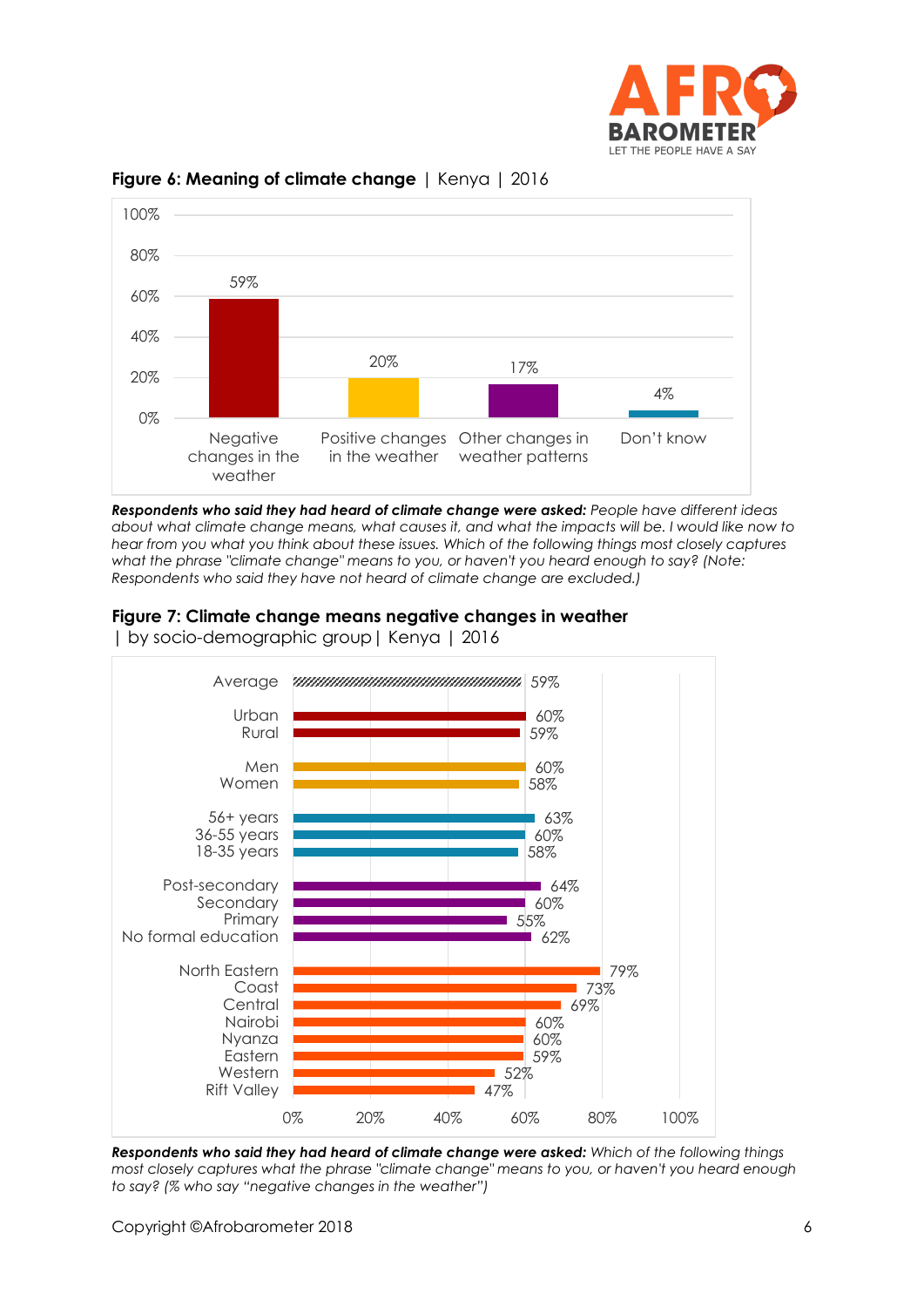

# **Causes and effects of climate change**

Among respondents who have heard about climate change, most attribute the phenomenon to human activity (59%) or a combination of human activity and natural processes (13%) (Figure 8). But almost one in four (23%) say climate change occurs due only to natural processes.



#### **Figure 8: Causes of climate change** | Kenya | 2016

*Respondents who said they had heard of climate change were asked: Which of the following do you think is the main cause of climate change, or haven't you heard enough to say: Human activity, like burning fuel and other activities that pollute the atmosphere? Natural processes? Both human activity and natural processes*

Among Kenyans who have heard of climate change, overwhelming majorities say the phenomenon is affecting them both personally and as a country (Figure 9). About four in 10 (41%) say climate change is impacting their own lives "a lot," while 52% say it is having "a little bit" or "somewhat" of an effect on their lives. Similarly, 50% see climate change as having "a lot" of impact on life in Kenya, while 43% say it's having "a little bit" or "somewhat" of an effect on the country. Fewer than one in 10 say climate change has no effect on their own lives (5%) or their country (3%).



#### **Figure 9: Does climate change affect you and the country?** | Kenya | 2016

#### *Respondents who said they had heard of climate change were asked:*

- *How much, if at all, do you think climate change is affecting life in Kenya, or haven't you heard enough to say?*
- *How much, if at all, do you think climate change is affecting your own life?*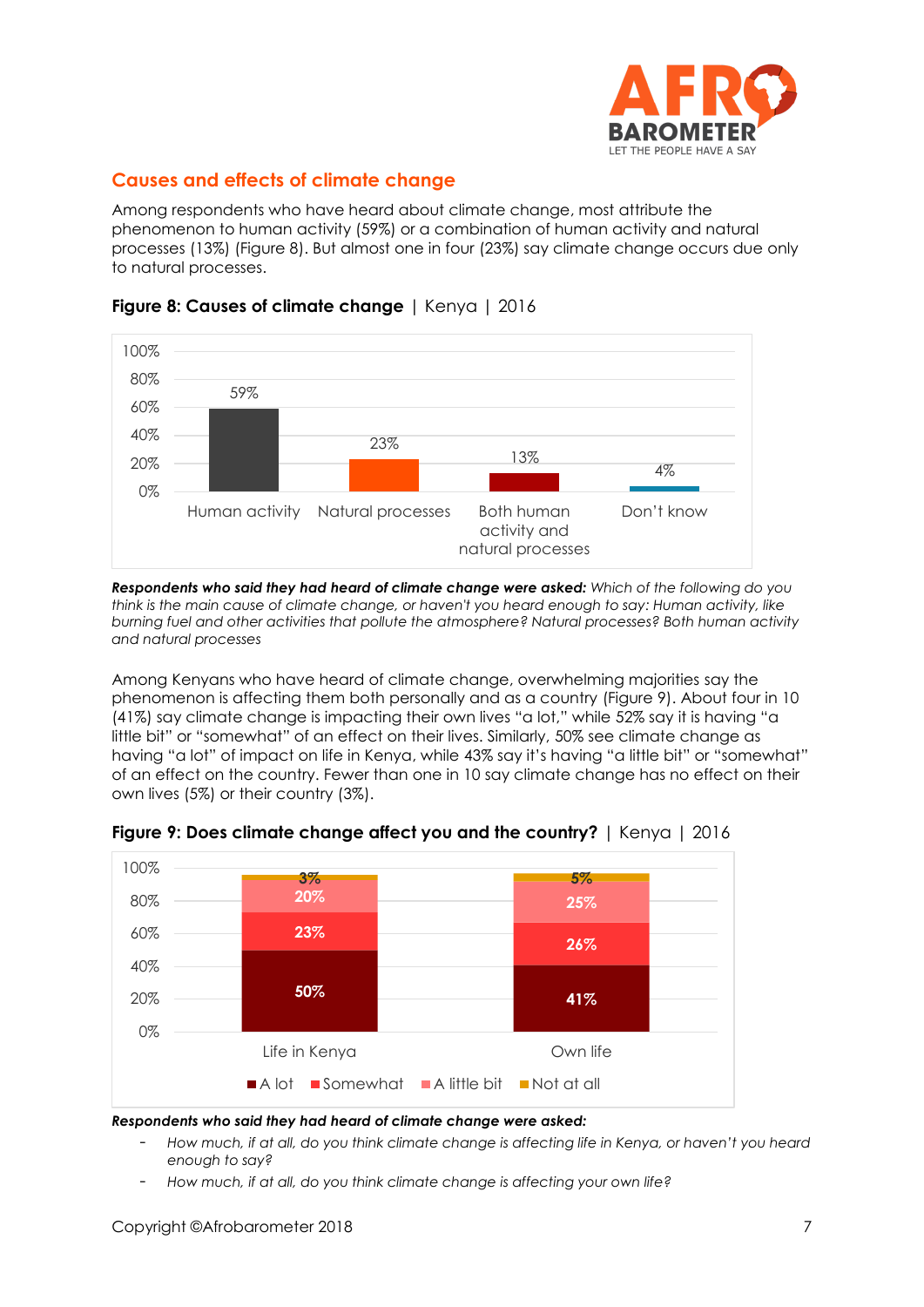

# **What can Kenyans do about climate change?**

Do Kenyans believe they can do anything to combat or mitigate the effects of climate change? Among those who have heard of climate change, a majority (59%) say ordinary citizens can do at least "a little bit" to fight climate change, including 33% who say they can do "a lot" (Figure 10). About one in seven (14%) say there's nothing that ordinary citizens can do, while 23% believe that "climate change doesn't need to be stopped."



**Figure 10: Ordinary citizens' role in fighting climate change** | Kenya | 2016

*Respondents who said they had heard of climate change were asked: Do you think that climate change needs to be stopped? [If yes:] How much do you think that ordinary Kenyans can do to stop climate change?*

## **Conclusion**

While individual environmental policies such as a plastic-bag ban will always be controversial, survey findings suggest that Kenya has a critical mass of public awareness to underpin its efforts to build a sustainable environment. Among the two-thirds of Kenyans who know about climate change, most attribute it to human activity and think that ordinary citizens can do at least "a little bit" to fight it.

Still, it is clear that sensitization campaigns could do more to reach those who haven't heard of climate change or haven't made connections between human activity, changes in weather patterns, and the environment. Such campaigns might target specific geographic areas, citizens with less formal education, and those who must sustain agricultural production in spite of changes in climatic conditions. Better popular understanding of environmental and climate-change issues will facilitate timely policy action that will only grow more difficult and costly if delayed.

> Do your own analysis of Afrobarometer data – on any question, for any country and survey round. It's easy and free at www.afrobarometer.org/online-data-analysis.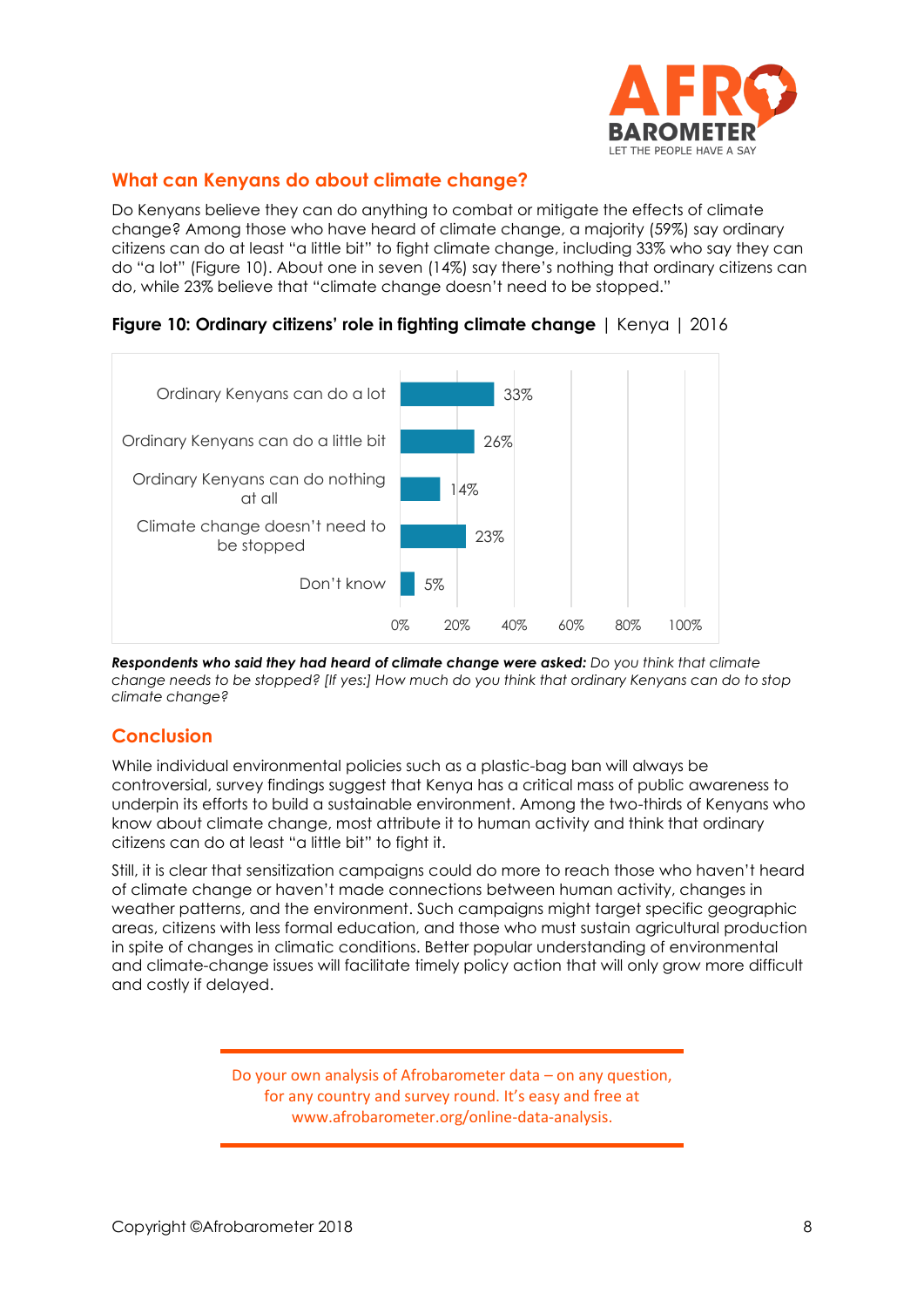

## **References**

- Bwire, V. (2017). Ban on plastic bags not ad-hoc, necessary for Kenya. Fifth Estate, 10 September 2017. https://www.capitalfm.co.ke/eblog/2017/09/10/ban-plastic-bags-not-ad-hocnecessary-kenya/.
- Busby, J. W., Smith, T. G., White, K. L., & Strange, S. M. (2012). Locating climate insecurity: Where are the most vulnerable places in Africa? In J. Scheffran, M. Brzoska, H. G. Brauch, P. M. Link, & J. Schilling (Eds.), *Climate Change, Human Security and Violent Conflict* (pp. 463-511). Berlin and Heidelberg, Germany: Springer-Verlag.
- Capital News. (2017). Kenya takes stand for Paris climate accord at UN General Assembly. 23 September 2017. https://www.capitalfm.co.ke/news/2017/09/kenya-takes-stand-parisclimate-accord-un-general-assembly/.
- Guardian. (2017). Kenya brings in world's toughest plastic bag ban: Four years jail or \$40,000 fine. [https://www.theguardian.com/environment/2017/aug/28/kenya-brings-in-worlds-toughest](https://www.theguardian.com/environment/2017/aug/28/kenya-brings-in-worlds-toughest-plastic-bag-ban-four-years-jail-or-40000-fine)[plastic-bag-ban-four-years-jail-or-40000-fine.](https://www.theguardian.com/environment/2017/aug/28/kenya-brings-in-worlds-toughest-plastic-bag-ban-four-years-jail-or-40000-fine)
- Niang, I., Ruppel, O. C., Abdrabo, M. A., Essel, A., Lennard, C., Padgham, J., & Urquhart, P. (2014). Africa. In V. R. Barros et al. (Eds.), *Climate Change 2014: Impacts, Adaptation, and Vulnerability.* Part B: Regional Aspects. Contribution of Working Group II to the Fifth Assessment Report of the Intergovernmental Panel on Climate Change (pp. 1199-1265). Cambridge, UK, and New York: Cambridge University Press.

ReliefWeb. (2017). Kenya: Drought – 2014-2017. https://reliefweb.int/disaster/dr-2014-000131-ken.

United Nations. (2017). Climate change. http://www.un.org/en/sections/issues-depth/climatechange/.